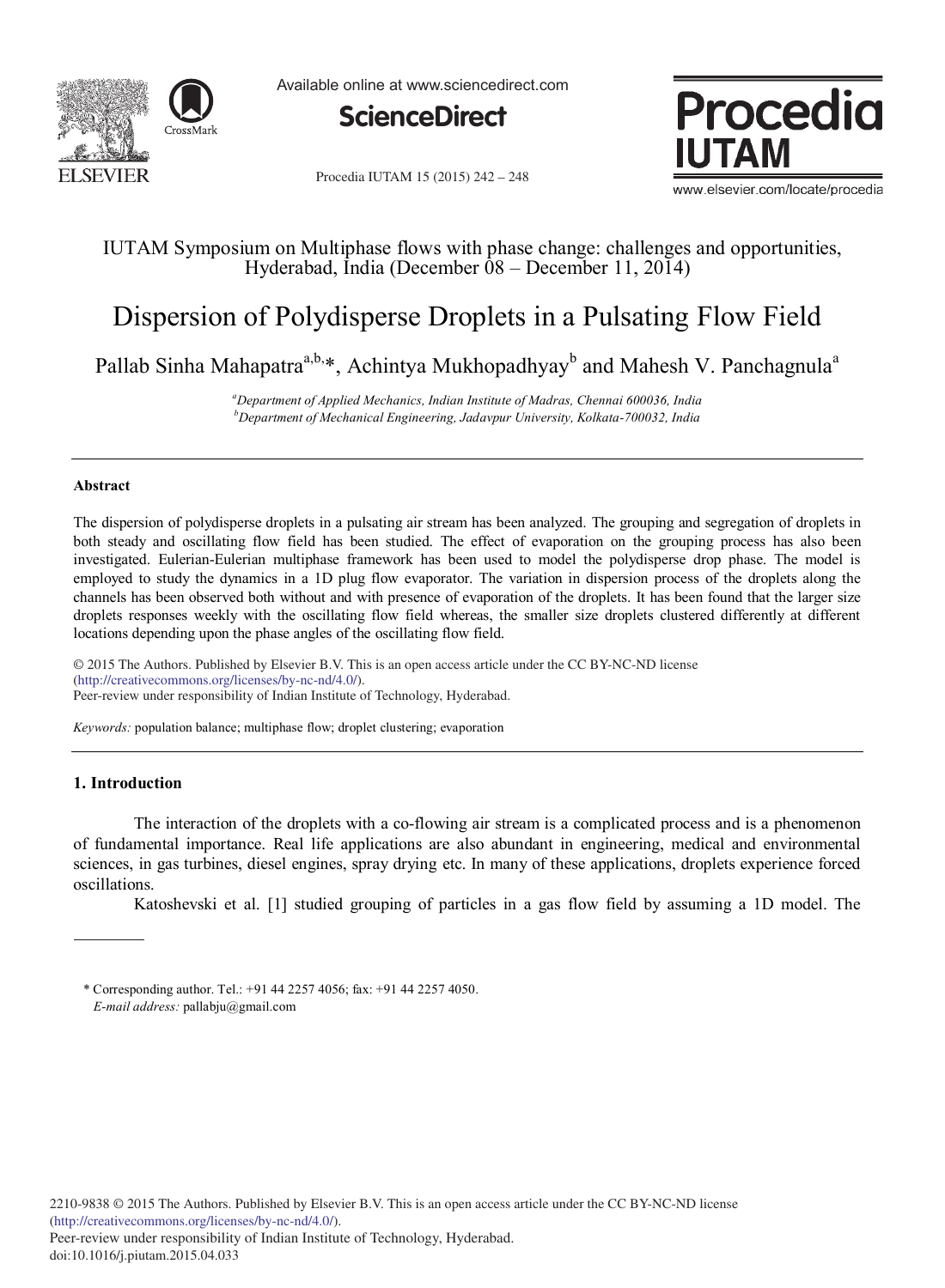analysis was performed by considering an oscillating gas flow field and the effect of particles on the gas flow field was ignored. Sazhin et al. [2] describe the dynamics of grouping of spherical particles in an oscillating Stokesian flow using a detailed analytical study. As described by Katoshevski et al. [3], particle clustering can happen in the oscillating flow field due to the change of local relative velocity of particles with respect to the oscillating carrier fluid. The non-zero relaxation time for the smaller particles results in accumulation and separation of particles. Particle clustering at various operating conditions has been reported in literatures [4, 5]. The result of various

most of these earlier studies mono-sized droplets are considered during the analysis of grouping of droplets. In the present work, a dispersion of polydisperse droplets in the oscillating flow field has been studied. The presence of multiple size class of droplets resulting from the secondary breakup of the liquid jet during atomization is a possible motivation for this work. The objective of the present work is to develop a model and analyze the dispersion of droplets in oscillating flow with and without the presence of evaporation. Fixed drop size methodology following the  $D^2$  law of evaporation has been used.

numerical and experimental studies shows that the vortex structure in shear flow causes the clustering of particles. In

#### **2. Model description**

An Eulerian-Eulerian multiphase flow has been used to describe the behaviour of the polydisperse droplets in air. The drop size distribution is discretized into a total of M size classes, where each size class is treated as a separate dispersed phase. The air is treated as a continuous phase. Continuity and momentum equations are solved for each of the phases. In addition, the phases are allowed to exchange momentum through drag. The model is used to describe the flow behaviour of droplets in a 1D channel of length 0.5 m. The velocity field of the continuous phase at the inlet is defined as,

$$
u_0 = u_a - u_b \sin(\omega t) \tag{1}
$$

where  $u_a$  and  $u_b$  are the mean flow velocity and amplitude of the velocity oscillation respectively. Balance equations for each dispersed phases are,

$$
\frac{\partial}{\partial t}(\rho_i n_i d_i^3) + \frac{\partial}{\partial x}(\rho_i n_i d_i^3 u_i) = -\rho_i n_i d_i^3 \Gamma_i^e + \sum_{j=1}^{i-1} \rho_j n_j d_j^3 n_{ij}^e \Gamma_j^e \frac{x_i}{x_j}
$$
(2)

The first and second term of the RHS represents evaporation to lower size class and evaporation from higher class. A fixed drop size methodology as described in Rayapati et al. [6] has been used by conserving the volume of the drop phase to model the droplet evaporation. Here  $\Gamma_i^e$  is the equivalent breakage frequency which determines how much fraction of the drop population moves to the next smallest phase due to evaporation. In the evaporation process,

$$
\Gamma_i^e = \frac{K_e (3\pi/8)(6/\pi)^{1/3} x_i^{1/3}}{x_i - x_{i+1}}
$$
\n(3)

Here  $K_e$  is the evaporation rate constant which depends on the vapor massfractions of the discrete phase and the ambient gas. In the present problem a constant value of  $10^{-10}$  m<sup>2</sup>/s has been chosen as the value of  $K_e$ . During evaporation of single drop of  $(i-1)$ <sup>th</sup> bin, the diameter of the  $(i-1)$ <sup>th</sup> bin decreases continuously and contributes mass to the  $i<sup>th</sup>$  bin only; hence

$$
n_{ij}^e = \begin{cases} 1 & \text{for } j = i - 1 \\ 0 & \text{for } j \neq i - 1 \end{cases} \tag{4}
$$

$$
\frac{\partial}{\partial t}(\rho_i n_i d_i^3 u_i) + \frac{\partial}{\partial x}(\rho_i n_i d_i^3 u_i u_i) = -\rho_i n_i d_i^3 \Gamma_i^e u_i + \sum_{j=1}^{i-1} \rho_j n_j d_j^3 n_{ij}^e \Gamma_j^e \frac{x_i}{x_j} u_j + K_{0i}(u_0 - u_i)
$$
\n(5)

The first two terms of the RHS represents the momentum transfer due to evaporation while the last term represents momentum exchange with continuous phase.

The volume fraction of phase 0 (continuous phase) can be calculated following the constraint,

$$
\alpha_0 = 1 - \sum_{i=1}^{M} \frac{\pi}{6} n_i d_i^3 \tag{6}
$$

Balance equation for the continuity of continuous phase,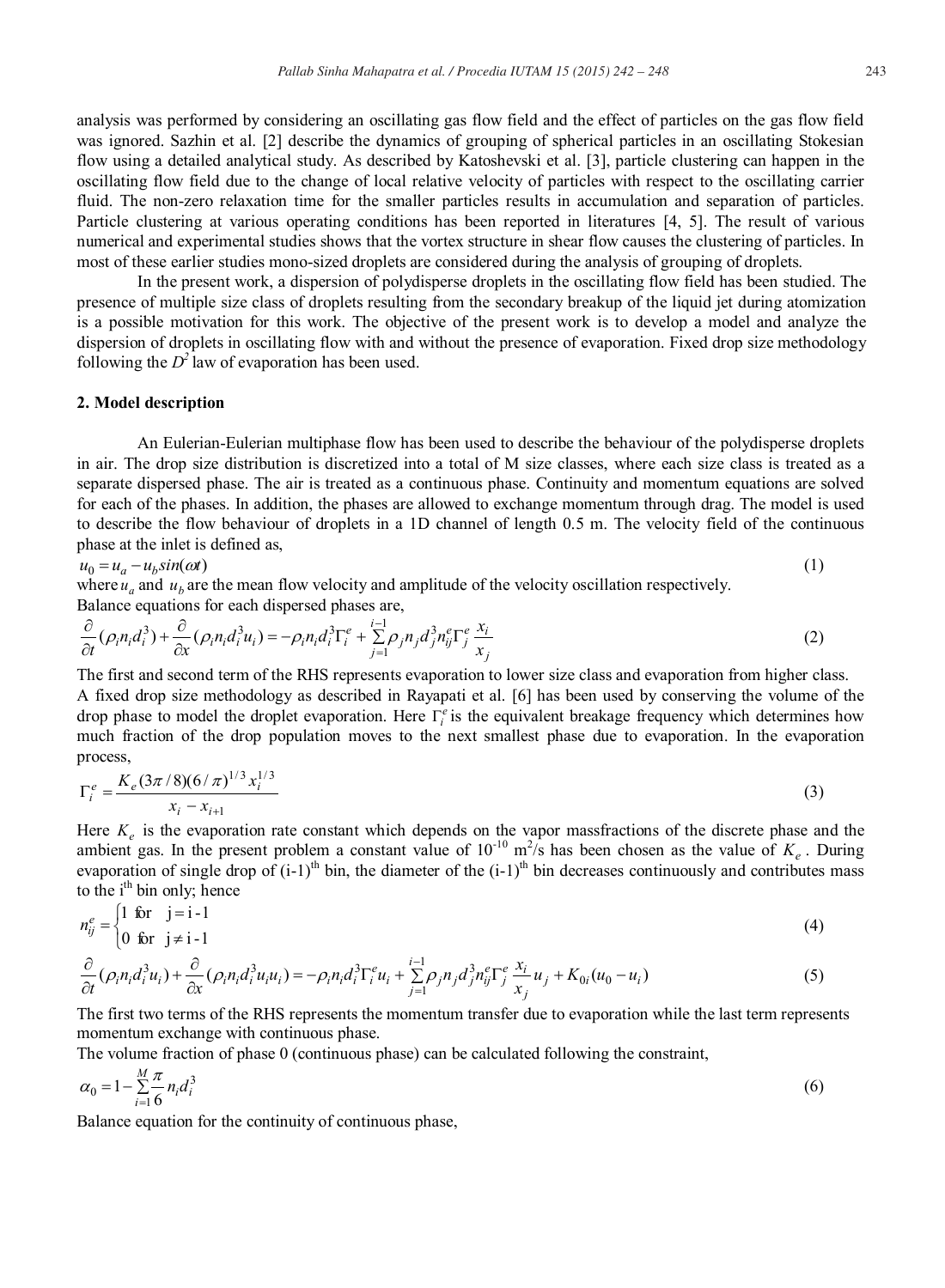$$
\frac{\partial}{\partial t}(\rho_0 \alpha_0) + \frac{\partial}{\partial x}(\rho_0 \alpha_0 u_0) = \alpha_M \rho_M \Gamma_M^e n_{M,M-1}^e + \sum_{k=1}^{M-1} \rho_k \alpha_k n_{k+1,k}^e \Gamma_k^e \frac{(x_k - x_{k+1})}{x_k}
$$
(7)

The first term on the RHS of Eq. (7) represents the evaporation mass exchange from the smallest size class, during evaporation, which is added to the vapour species. The second term represents the contributions from the all other size classes except the smallest one. The mass fraction of air  $(i=1)$  and vapour  $(i=2)$  obeys the following equation.

$$
\frac{\partial}{\partial t}(\rho_0 \alpha_0 Y^j) + \frac{\partial}{\partial x}(\rho_0 \alpha_0 u_0 Y^j) = -\frac{\partial}{\partial x}(\rho_0 \alpha_0 D_j \frac{\partial}{\partial x} (Y^j)) \n+ (j-1)[\alpha_M \rho_M \Gamma_M^e n_{M,M-1}^e + \sum_{k=1}^{M-1} \rho_k \alpha_k n_{k+1,k}^e \Gamma_k^e \frac{(x_k - x_{k+1})}{x_k}]
$$
\n(8)

Here  $Y^j$  is the mass fraction and  $D_j$  is the diffusion coefficient of the j<sup>th</sup> species.

$$
\frac{\partial}{\partial t} (\rho_0 \alpha_0 u_0) + \frac{\partial}{\partial x} (\rho_0 \alpha_0 u_0 u_0) = -\sum_{i=1}^M K_{0i} (u_0 - u_i) \n+ \alpha_M \rho_M \Gamma_M^e n_{M,M-1}^e u_M + \sum_{k=1}^{M-1} \rho_k \alpha_k n_{k+1,k}^e \Gamma_k^e \frac{(x_k - x_{k+1})}{x_k} u_k
$$
\n(9)

In Eq. (9) the first term of the right hand side represents total momentum exchange for all the size classes and continuous phase due to drag whereas, the last two terms are because of the momentum interaction between drop and vapour phase during evaporation. The term  $K_{0i}$  is the interphase momentum interaction coefficient. In the present problem the term is of the form,

$$
K_{0i} = \frac{3}{4} d_i^2 n_i |u_0 - u_i| \rho_c f \tag{10}
$$

The drag function *f* has been used is of the form of Schiller and Naumann,

$$
f = \frac{24(1 + 0.15 \text{Re}^{0.687})}{\text{Re}} \tag{11}
$$

Here 
$$
Re = \frac{\rho_0 |u_0 - u_i| d_i}{\mu_0}
$$
 (12)

### **3. Results and Discussion**

The results presented here are for the values of  $u_a$ ,  $u_b$  and  $\omega$  are 0.5 m/s, 0.1 m/s and 40 rad/s respectively. Total 40 size classes of droplets are considered with a minimum diameter of 1 μm to maximum of 250 μm. The diameters are arranged in a geometric progression. A top-hat distribution of number density of 1e8 has been assumed at the inlet for all size classes of the droplets. The droplets are injected with an initial velocity of 1 m/s.

The variation of normalized number density, normalized with respect to the inlet droplet distribution, with non dimensional time, non-dimensionalized by continuous phase velocity and channel length, is shown in Fig. 1. Due to the difference in inertia, the oscillation frequencies of different size classes are different and a phase lag can be observed from Fig. 1. The response of the smallest size droplets  $(i = 40)$  are more than the largest size droplets  $(i=1)$ . The moments of size distributions can be expressed as,

$$
M^{(k)} = \int_{0}^{i} D_i^k n_i dD \tag{13}
$$

Here,  $k$  is the number of moment, *i* is the size class and  $n_i$  is the number density of size class *i*.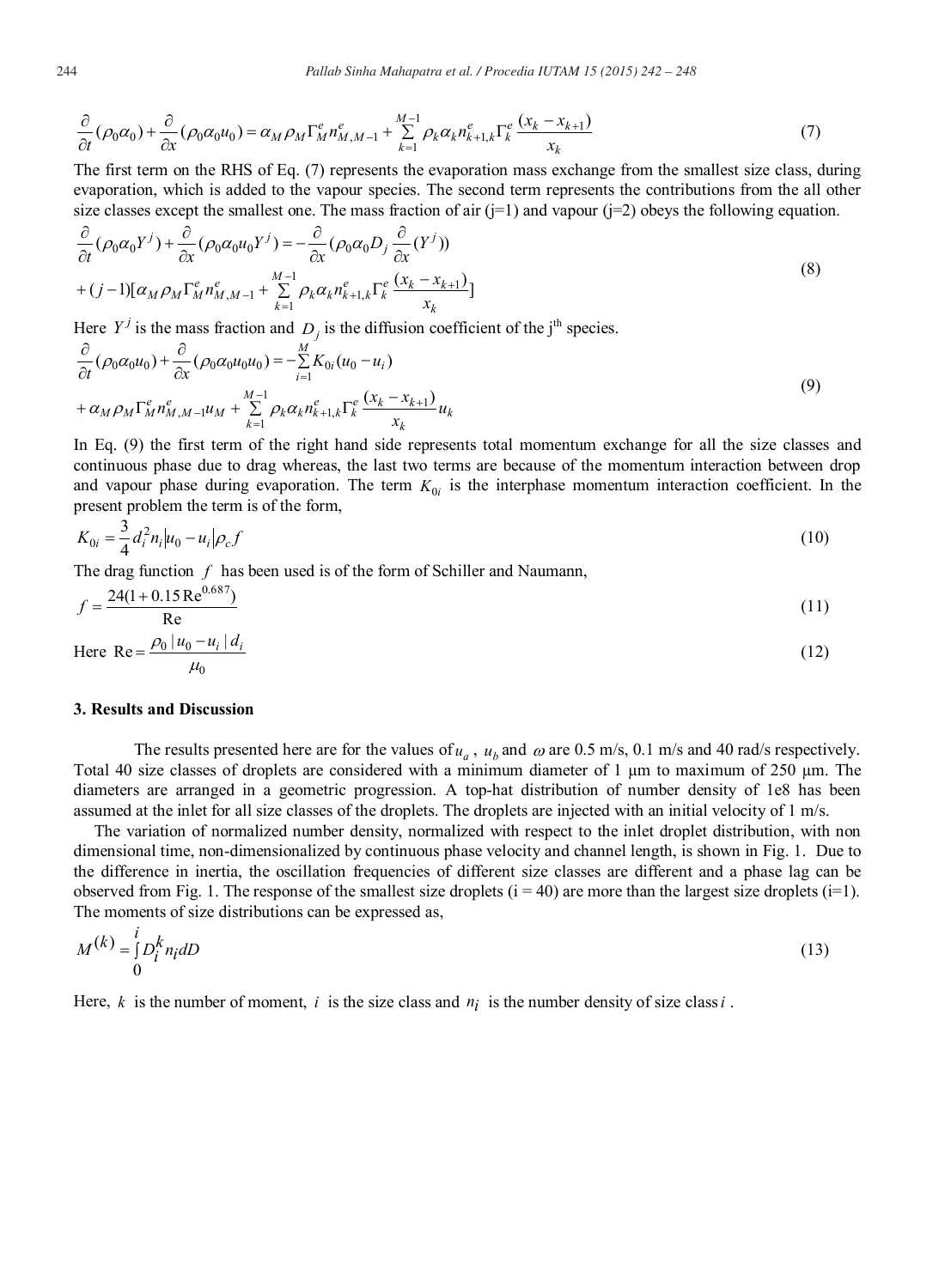

Fig. 1. Variation of number density with time for different size classes

The variation of the moments  $M^0$  and  $M^3$  are shown in Fig. 2 for different time (phase angles) along the length of the channel. Here,  $M^0$  and  $M^3$  are normalized with respect to the values at the inlet, whereas, the length of the channel is used to normalize the distance along the x axis. It can be seen from Fig. 2 that there are variation in fluctuations of  $M^0$  between the center and outlet of the channel whereas, this fluctuations is not prominent for  $M^3$ . This is due to the weaker response of the larger sized drops that contributes more in  $M^3$ . The values of  $M^0$  for all the phase angles are more near the inlet due to the trapping of smaller size droplets. The smaller size droplets responses more to the low continuous phase velocity and trapped near the inlet.



Fig. 2. Moments at different time instants along the axial locations

The variation of normalized number density for different size classes along the channel length for different phase angles are shown in Fig. 3. The weaker response of the larger size drops with the pulsating frequency is clearly observed in Fig. 3a, which supports the observations in Fig. 2b. The clustering of droplets at different locations is clearly observed from Fig. 3. It can also be observed that at the same locations different number of droplets of same size classes can be found depending upon the phase angles.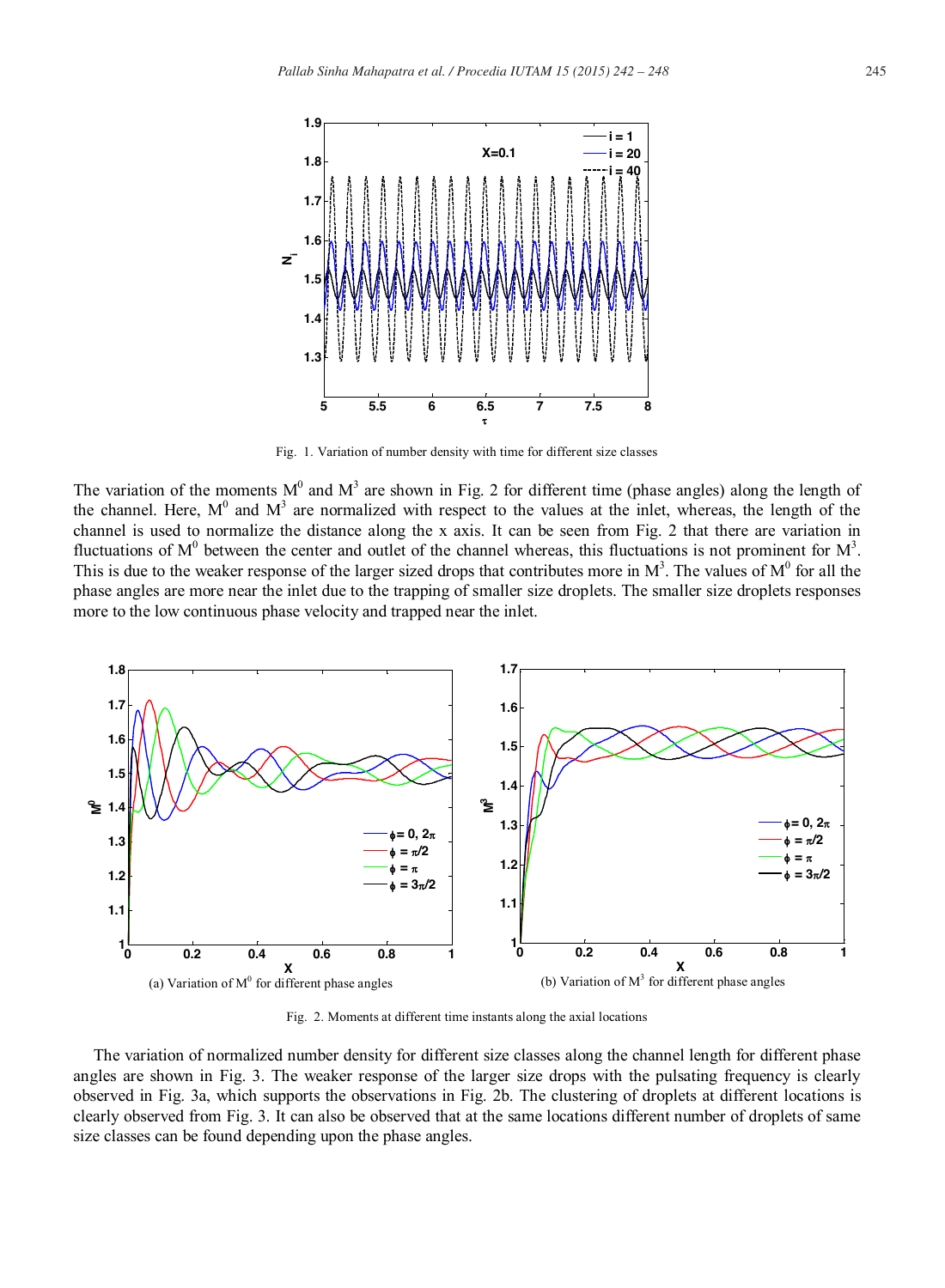

Fig. 3. The variation of number density along the channel length for different phase angles and size classes

The effect of evaporation during the transport of droplets has also been investigated in the present work. The fixed drop size methodology following the  $D^2$  law of evaporation has been used in this work. Due to the evaporation, the droplets of the  $(i-1)$ <sup>th</sup> bin decreases continuously and contributes mass to the i<sup>th</sup> bin only. The smallest size droplet evaporates and contributes mass to the vapour species. The variation of the moments  $M^0$  and  $M^3$  are shown in Fig. 4 for different time (phase angles) along the length of the channel during evaporation. Both  $M^0$  and  $M^3$  decrease continuously along the channel length as the number density of all the size classes decreases due to the evaporation. Here also, largest size droplets are less responsive with the pulsating continuous phase flow and follows almost a same decreasing trend of  $\overline{M}^3$  everywhere along the channel length after the initial rise of  $\overline{M}^3$ .



Fig. 4. Moments at different time instants along the axial locations during evaporation

This can be understood clearly from the variation of number density for different phase angles during evaporation. The decrease of number density along the channel length is almost uniform for the largest size class of the droplets as shown in Fig. 5a whereas, the slope of the decrease of the number density saturates after a certain length of the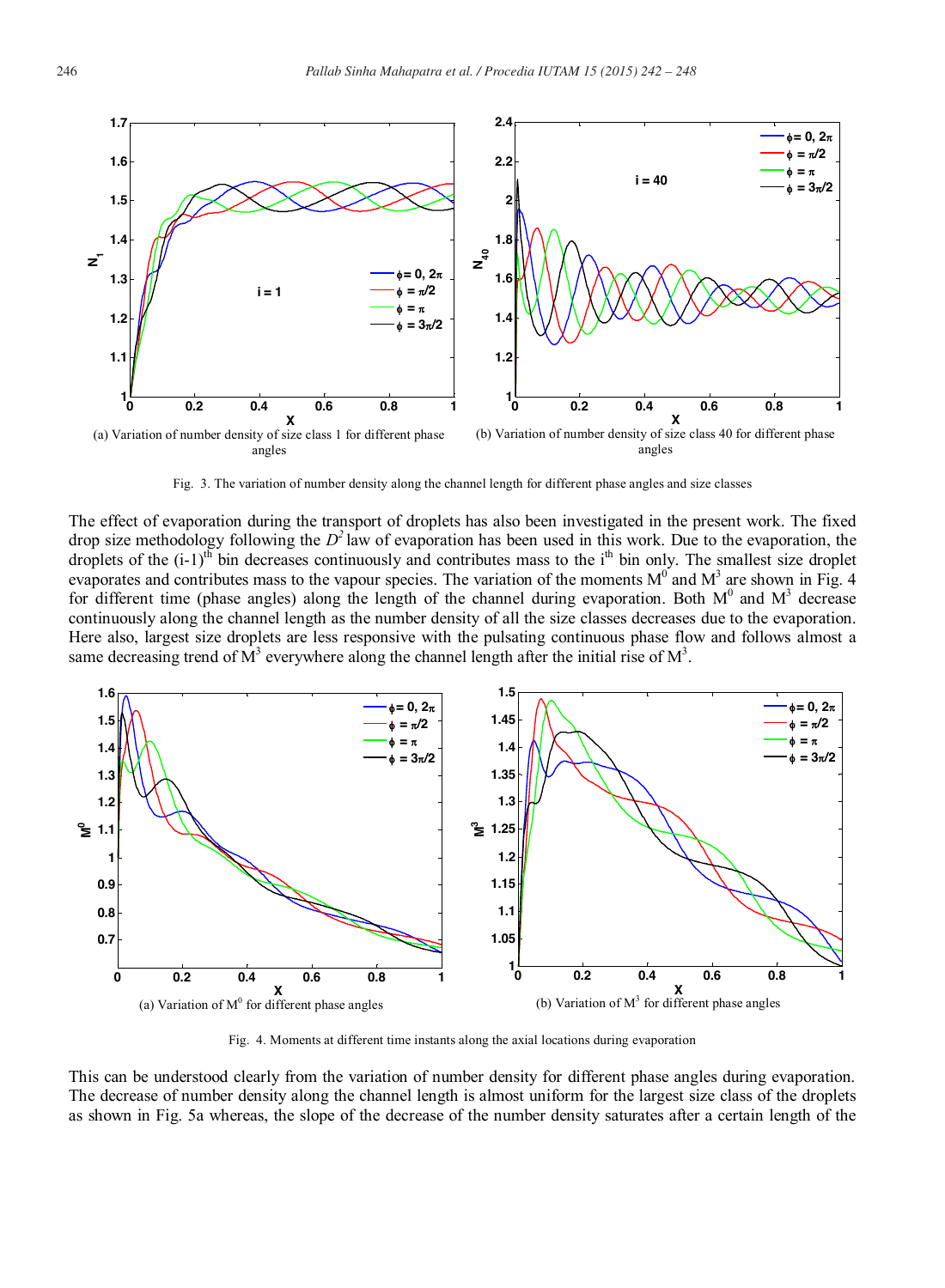channel for the smallest size classes of the droplets (i=40). The effects of evaporation on the smallest size classes of the droplets are almost independent of the continuous phase pulsation after the certain length of channel, as shown in Fig. 5b. Therefore, the clustering of droplets is totally different in presence of evaporation. The clustering can be observed for the larger size droplets but the smaller size droplets evaporate more to the continuous vapour phase and almost a uniform distribution can be found.



Fig. 5. The variation of number density along the channel length for different phase angles and size classes during evaporation

# **4. Conclusions**

The clustering of different size of droplets is brought into light in the present work in the context of a pulsating flow field with and without the presence of evaporation. Eulerian-Eulerian framework of multiphase methodology is used to model the dispersion of the polydisperse droplets. The polydisperse drop phase itself is modeled following the continuum hypothesis. It has been seen that the grouping of different size classes at a particular location is possible at different time instants due to the oscillating flow field. In presence of the oscillating flow field the variation in fluctuations of M0 between the centre and outlet of the channel is observed whereas, this fluctuation is not prominent for M3. The phenomena of clustering of droplets during evaporation are totally different. In the polydisperse droplets the number density of the larger size droplets decreases continuously along the length of the channels, whereas, for the smaller size droplets the number density becomes constant after a certain length of the channel due to evaporation.

# **Acknowledgments**

The financial support for this work from Defence Research & Development Organisation (DRDO), India, is gratefully acknowledged.

# **References**

[1] D. Katoshevski, Z. Dodin, G. Ziskind, Aerosol clustering in oscillating flows: mathematical analysis, Atomization and Sprays, 15 (2005) 401-412.

[2] S. Sazhin, T. Shakked, V. Sobolev, D. Katoshevski, Particle grouping in oscillating flows, Eur J Mech B-Fluids,